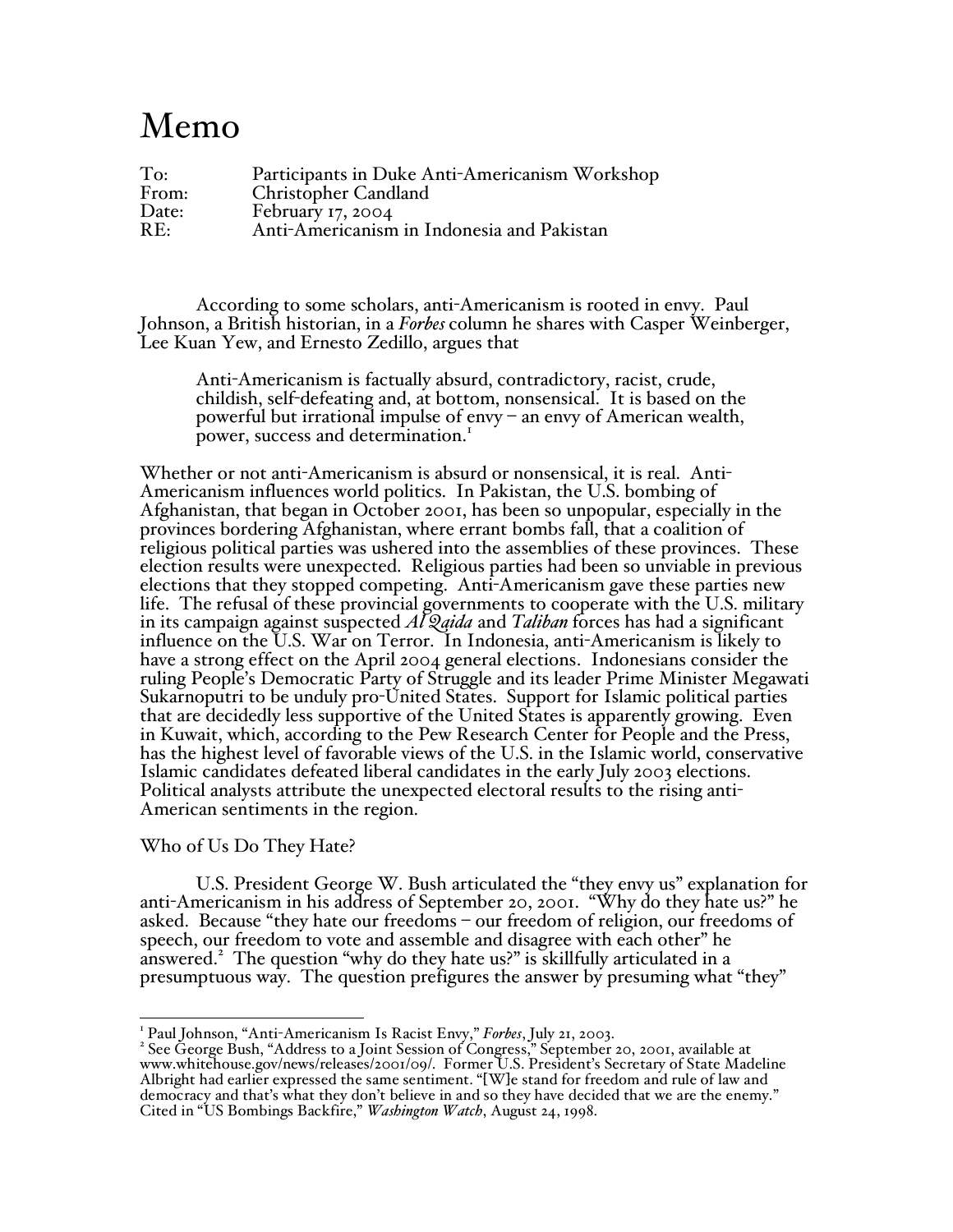hate. "They" hate "us," all of us. More relevant and potentially revealing questions are: "What do they hate about us?" and, more pointedly still, "Who of us do they hate?"

## And Who Are They?

The question "why do they hate us?" also carefully avoids another important element of the inquiry: Who are "they"? Are "they" terrorists, Arabs, Muslims, foreigners? Just as it is important to distinguish what is hated about America and the United States, it is also important to know to whom "they" refers. Is it the general public, as reflected in public opinion surveys, or members of specific groups, such as Indonesia's *Laskar Jihad* and Pakistan's *Jamaat-i-Islami*, which are opposed not only to United States policies but also to American values? Available survey data do not capture these distinctions. But it is likely that the cultural and psychological dimensions referred to in Peter Katzenstein and Bob Keohane's research agenda are<br>more salient among these groups. Much of the leadership of the Pakistan's *Jamaat-i*-*Islami*, for example, confirmed their distaste for American culture while studying in the United States and experiencing a kind of alienation from American culture.

#### Parsing Economic, Cultural, and Political Factors

To make matters more manageable, I will focus on national averages. But as Peter Katzenstein and Bob Keohane write in their research agenda, it is difficult to parse cultural, political, and psychological explanations. Still similarities, and differences, between Indonesian and Pakistani anti-Americanism and the comparative method do help us to locate the source of anti-Americanism. <sup>3</sup> This memo advances the contention that anti-Americanism is in fact anti-United States Government-ism.

#### Similar Histories of U.S. Backed-Military Rule

I argue that resentment about the withdrawal of U.S. support is the chief cause of anti-Americanism in Indonesia and Pakistan. In each country, the U.S. supported military governments for decades. Since the military took the reign of government in Pakistan, from 1958 to 1968 and again from 1977 to 1988, the Pakistani government has been the staunchest U.S. ally in the South Asia. Since the resignation of President Sukarno, in 1966, until President Suharto's resignation in 1998, the Indonesian government has been the staunchest ally of the U.S. in Southeast Asia. In each country, as soon as the U.S. backed military government fell from power, the United States began to sanction the new, struggling, democratically elected governments for violation of U.S. human rights standards, including child labor standards, trade rules, and non-proliferation policies.

Thus, Indonesia and Pakistan make a somewhat infelicitous comparative pair for this argument. Each country is similar to the other with respect to the variable under investigation – betrayal by United States during the democratic transition. To isolate the influence of U.S. abandonment on anti-Americanism, it would be better to compare Indonesia with Malaysia and Pakistan with Bangladesh. However,

<sup>&</sup>lt;sup>3</sup> While American social scientists built comparative politics on John Stuart Mill's methods of difference and sameness, Mill himself cautioned against applying the comparative method to the social world, where the number of variables involved in any phenomenon (e.g., anti-Americanism) may exceed the number of cases of these phenomena. See John Stuart Mill, *A System of Logic, Ratiocinative and Inductive Logic*, (London: Longmans, Green and Company, 1961, (1843)).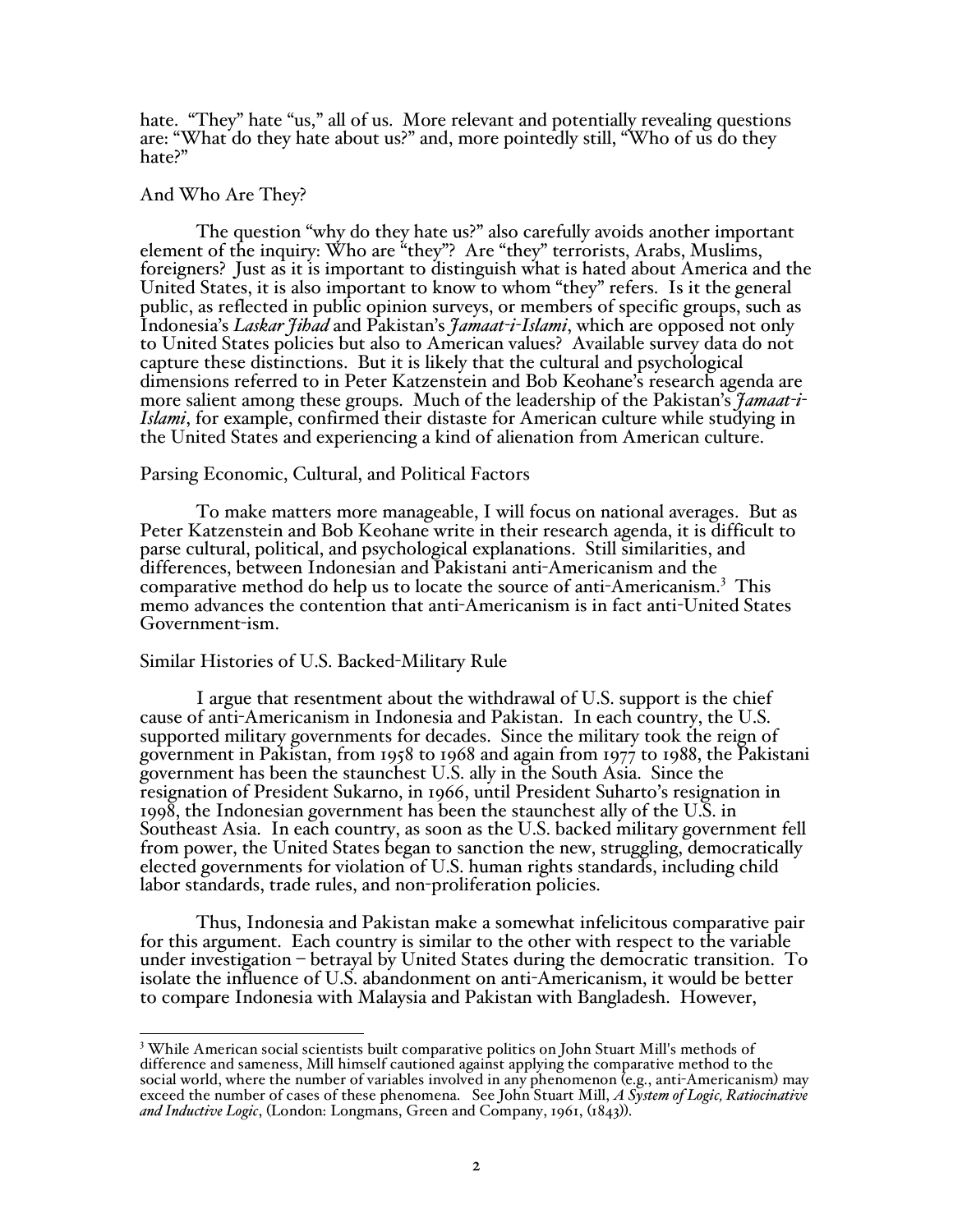differences between Indonesian and Pakistani respondents to public opinion surveys – including the relative intensity of anti-Americanism and direction of change in that sentiment between 2002 and 2003 – do help us to test the hypothesis that perceived betrayal by the United States is the major source of anti-Americanism in these two societies.

For thirty-two years, from <sup>1965</sup> until 1998, the U.S. supported the military dictatorship of General Suharto. It has come to light recently that by providing names of suspected communists, the U.S. embassy in Jakarta assisted in the slaughter of hundreds of thousands of suspected communists. After the Cold War, when<br>Indonesia's steadfast anti-communist polices were no longer as necessary, the U.S. began to threaten and weaken Indonesia. In 1994, the U.S. State Department banned the sale of small arms to Indonesia citing human rights abuses in East Timor.<br>In 1995, the U.S. Trade Representative reviewed Indonesia's eligibility for most-<br>favored nation trading status under the Generalized Sys threatened to impose trade sanctions, damaging Indonesia'<sup>s</sup> export market. In 1997, when Indonesia faced <sup>a</sup> financial crisis more serious than any since the collapse of the Third Reich, the U.S. and the International Monetary Fund forced upon Indonesia economic policies that exacerbated the financial crisis and drove millions into poverty. In 1999, the U.S. supported the separation of East Timor from Indonesia. The U.S. government has repeatedly issued travel warnings about Indonesia, crippling Indonesia's tourist industry.

Feelings of resentment and betrayal have similar origins in Pakistan. The United States supported the dictatorship of General Zia ul Haq for <sup>11</sup> years (1977- <sup>1988</sup>). As soon as the Soviets were out of Afghanistan, the U.S. government sanctioned Pakistan for attempting to develop nuclear weapons. Before the sanctions, in May 1987, 31 percent of those responding to a Gallup poll considered the United States to be untrustworthy. By December 1990, that figure had nearly the United States to be untrustworthy. By December 1990, that figure had nearly doubled, rising to <sup>58</sup> percent. <sup>4</sup> In 1990, the U.S. government collected \$US 350 million for 28 F-16s that it refused to deliver. The United States, nevertheless, kept the Pakistani money for 15 years and then only repaid a portion of the payment, without interest, keeping the rest as an administrative fee. In 1995, the U.S. Trade Representative reviewed Pakistan's eligibility for most-favored nation trading status under the Generalized System of Preferences and threatened to impose trade sanctions, damaging Pakistan's export market. The U.S. government has repeatedly threatened to place Pakistan on the Department of States list of states that sponsor terrorism and has repeatedly issued travel warnings about Pakistan. Since October 2001, the U.S. military has been bombing Afghanistan, sometimes striking Pakistani territory. As Henry Kissinger said "to be an enemy of America can be dangerous, but to be a friend can be fatal." 5

## Seemingly Different Sentiments about America

Do survey data suggest that Indonesians and Pakistanis feel betrayed by the withdrawal of U.S. support precisely when democratic forces need the U.S. most? According to the Gallup Organization's survey of the Islamic World, contemporary anti-Americanism in Pakistan is more intense than in Indonesia. Indonesia and

<sup>4</sup> Cited in Japan Economic Newswire, "Americans Leaving Pakistan as Anti-Americanism Grows,"

<sup>&</sup>lt;sup>5</sup> cited by Mushahid Hussain, "'Anti-Americanism' Has Roots in U.S. Foreign Policy," *Inter Press Service*, October 19, 2001. Mushahid Hussain was the Information Minister of Pakistan until General Musharraf's coup of October 12, 1999.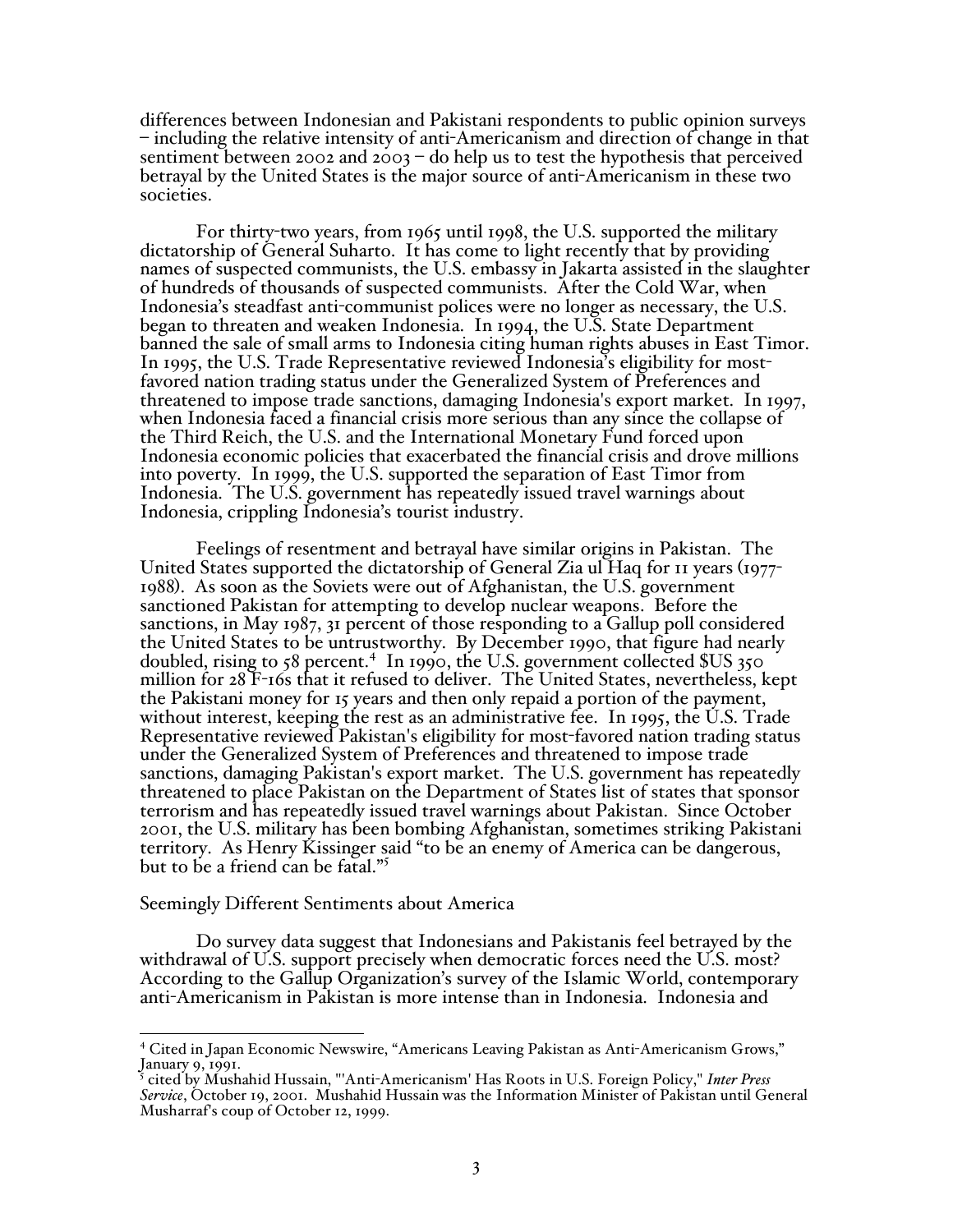Pakistan stand at opposite ends among the countries in the Gallop Organization's 2002 poll of attitudes toward America in the Muslim world.<sup>6</sup>

Among the nine countries covered, Pakistanis had the highest unfavorable opinion of the United States; Indonesians had the lowest unfavorable opinion and one of the highest favorable opinions of the United States. Sixty eight percent of Pakistanis surveyed reported a "very unfavorable" or "somewhat unfavorable" opinion<br>of the United States. Only two percent of Pakistanis surveyed had a "very favorable" or "somewhat favorable" view of the United States. By contrast, 30 percent of Indonesians surveyed reported <sup>a</sup> "very unfavorable" or "somewhat unfavorable" opinion of the United States. <sup>A</sup> similar portion, <sup>27</sup> percent, reported <sup>a</sup> "very favorable" or "somewhat favorable" view of the United States. Thus, Pakistani respondents were more than twice as likely as Indonesian respondents to have an unfavorable view of the United States. Indonesian were more than five times as likely to have a favorable view of the United States.

#### Nation or Government?

The question that elicited these responses, however, was neither about the United States government nor about the American people. Instead, the original English language questionnaire that was translated into Bahasa Indonesian for Indonesian respondents and into Urdu for Pakistani respondents, asked for opinions about a series of "nations," one of which was the "United States."<sup>7</sup>

The "nation" is an ambiguous concept. It may refer to either a people or a political entity, or both. Bahasa Indonesian preserves the distinction between nation, government, and state. The nearest translation for nation in Indonesian (*bangsa*) refers unambiguously to a people, not to a government (*pemerinta*) or to a state (*negara*). *Bangsa* (nation) was the term used in the Indonesian surveys. The nearest translation for nation in Urdu (*quam*) is similar in meaning to the English word "community." It refers to a people but also suggests a people who are defined by their religious identity. The other near translation for nation in Urdu (*mulk*) is similar to the English word country. It combines the sense of territory defined by a state's political authority but also refers to the people who live within that territory. state'<sup>s</sup> political authority but also refers to the people who live within that territory. *Mulk* (country) was the term used in the Pakistani surveys. <sup>8</sup> Thus, the Gallup Poll fails to provide a basis for comparing anti-Americanism in Indonesia and Pakistan and, in the case of Pakistan, fail to clarify whether unfavorable opinions of the United States stem from the policies of the U.S. government or from the character of the American people.

#### People or Policies?

The 2002 and 2003 Pew Research Center for the People and the Press surveys distinguish between attitudes toward Americans and toward the United States government. In July and August 2002, 65 percent of the Indonesian respondents had a favorable view of Americans, and 61 percent reported a favorable view of the United States government. (See attached sheet for all Pew survey responses discussed in this memo.) By May 2003, after the U.S. invasion and occupation of Iraq, the percentage of Indonesian respondents with a favorable view

<sup>6</sup> See http://www.gallup.com/publications/islamic.asp <sup>7</sup> *The Gallup Poll of the Islamic World* asked "In general, what opinion do you have of the following nations?" and listed "the United States" among other countries.<br><sup>8</sup> Conversations with Eric Nielson, Gallup Poll Organization, February 5 and 17, 2004.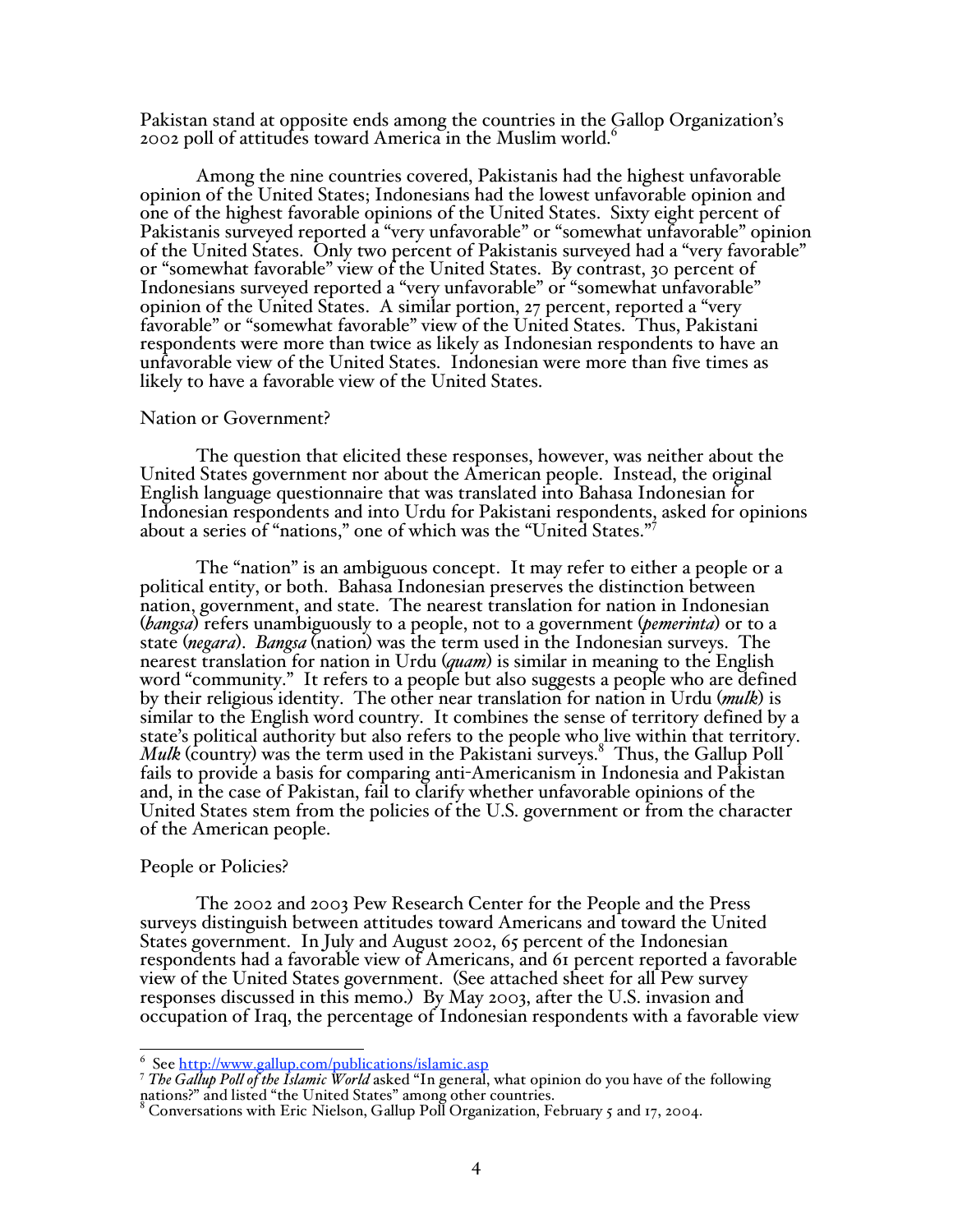of Americans dropped from 65 to 56, while the percentage of Indonesian<br>respondents with a favorable view of the United States dropped from 61 to 15. Figures in Pakistan differ markedly, and moved in a different direction. In August through September 2002, only 17 percent of Pakistani respondents reported a favorable view of Americans and only 10 percent reported a favorable view of the United States. By May 2003, the percentage of Pakistani respondents with a favorable view of Americans increased from 17 to 38, while the percentage of Pakistani respondents with a favorable view of the United States increased from 10 to 13.

Thus the Pew surveys found that significantly more Indonesian and Pakistani respondents reported unfavorable views of the United States than unfavorable views of Americans. The Gallup survey was not able to make this distinction. Further, the difference in views about Americans and about the United States widened in both countries between 2002 and 2003.

How are we to make sense of the fact that significantly more Pakistani respondents than Indonesian respondents in the Pew survey – like the Gallup Organization's survey – had an unfavorable view of Americans and the United States government? The U.S. sanctions against Pakistan and the sense of betrayal in Pakistan is higher than in Indonesia.

How are we to make sense of the fact that in spring 2003 more Pakistani respondents expressed a favorable view of Americans and the United States than in summer 2002? The U.S. war in Afghanistan began before the summer 2002 survey.

The Pew surveys included follow up questions to those who expressed an unfavorable opinion of the United States government. Such respondents were asked whether it was "America in general" or the "Bush Administration in particular" that was the problem with the United States. Sixty nine percent of Indonesian respondents and 62% of Pakistani respondents reported that it was the Bush administration that was the problem.

## Not Anti-American but Anti-United States

What is often called anti-Americanism is rather often an antipathy to U.S. foreign policy and military operations. Anti-Americanism is an inappropriate shorthand phrase for the feelings of hostility presently directed toward the United States government. As such, the phrase "anti-American" risks confusing the object of anti-Americanism – the U.S. government – with Americans and their professed values. In my conversations with Indonesians in December 2002 and January 2003 and in January 2004 and with Pakistanis in December 2002 and January 2003 about their views of the U.S. government and American people, the words *licik* [Bahasa Indonesia: tricky, even treacherous] and *bey-imaan* [Urdu: dishonest] was often used to describe the United States. Americans were usually described as straight-forward and honest.

If "wealth, power, success, and determination" were the source of anti-Americanism, an American, like myself, who travels in Indonesia and Pakistan, including in areas that are thought to be the most anti-American, should encounter hostility. Instead, one often hears "We love you Americans, but we hate your government." Even the most vociferous opponents of the policies of the United States government treat Americans with great hospitality. Indeed, with the significant exception of Daniel Pearl and a few oil company executives, who were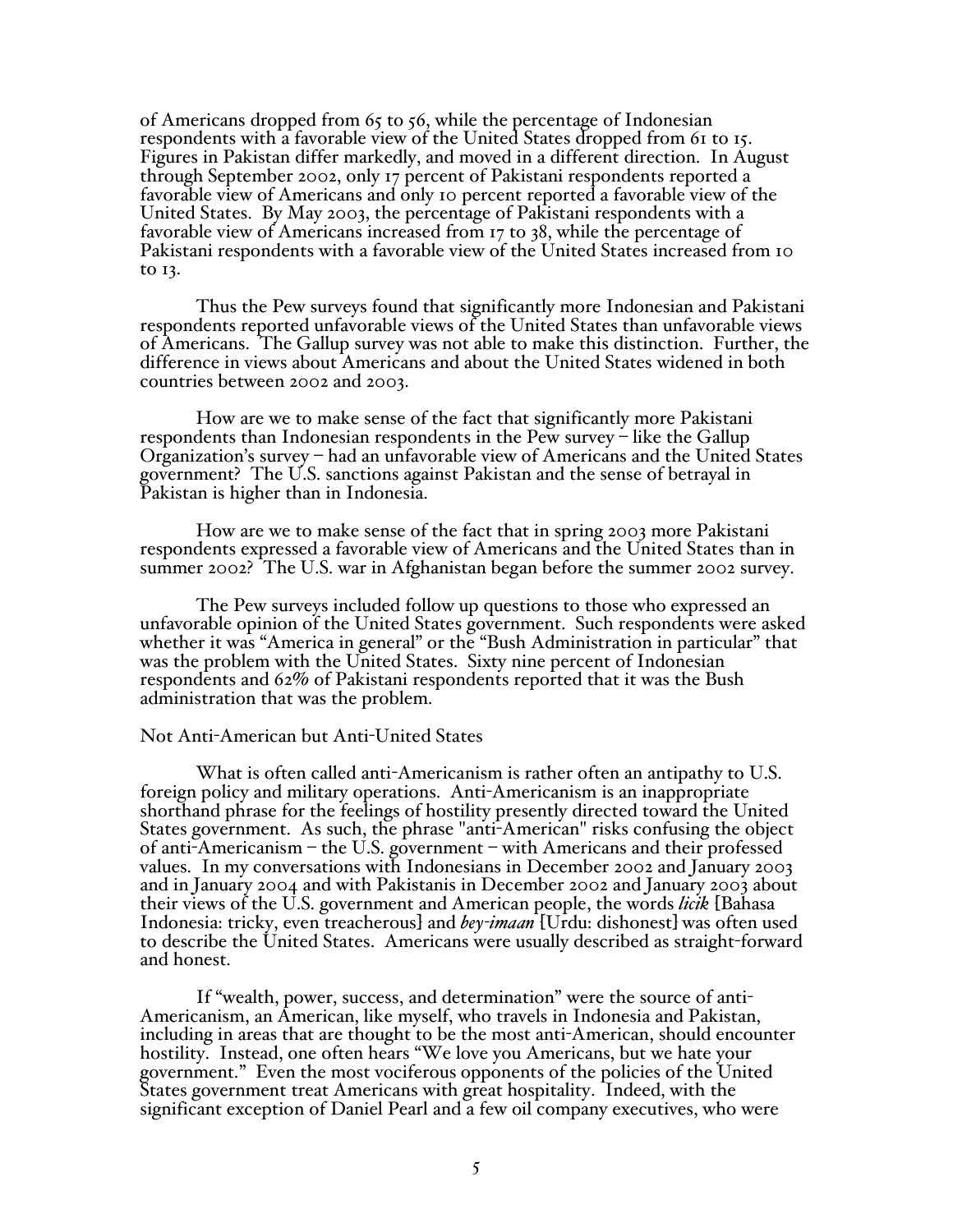also thought to be U.S. intelligence agents, all the American victims of violence in Pakistan have been U.S. government officials. The same is true in Indonesia. Americans are not targets. Agents, or suspected agents, of the U.S. government are.

#### Concluding Reflections

Generalized anti-Americanism in Indonesia and Pakistan (as opposed to the special form of anti-Americanism articulated by a some Islamic parties and groups) is a specific variety of the power imbalance theses described by Peter Katzenstein and Bob Keohane's research agenda. It is a specific variety because a power imbalance The use of that power to sanction and criticize Pakistan governments, since about 1990, and Indonesia governments, since about 1994, is relatively new. Post-September 11 U.S. military campaigns in Afghanistan and Iraq, and post-September 11 U.S. immigration policies, of course, are also greatly disliked, especially in Pakistan. But anti-Americanism in each country predates the U.S. policies in response to September 11, 2001.

According to analysis of the 2002 Gallup Poll of the Islamic World data conducted by Matthew Gentzkow and Jesse Shapiro, anti-Americanism in both Indonesia and Pakistan, unlike in many Arab countries, decreases with more formal education and with more contact with Western news sources. <sup>9</sup> I wonder whether that is because hatred of the United States varies according to Muslim identities, which are correlated with educational attainment and access to modern media. That is, I suspect that modernist Deobandi and Muhammadiyah Muslims – who happen to have more formal education and more access to Western news sources – are significantly more anti-United States than traditionalist Barelvi and Nahdlatul Ulama Muslims – who happen to have less formal education and less access to Western news sources. Deobandi and Muhammadiyah political parties are certainly more anti-American than Barelvi and Nahdlatul Ulama political parties. Thus, the argument that "increased exposure to Western information sources could significantly reduce anti-American sentiments in the Muslim World" may be specious.<sup>10</sup> Indeed, in Arab countries greater exposure to news is correlated with greater antipathy to the United States.

U.S. economic and military sanctions complicate the democratization process. Many in Indonesia and Pakistan recall appreciatively the good old days The Pew survey results confirm that contention. In 2002, 73% of Indonesian and 84% of Pakistani respondents considered the military to be a good influence in their country. There is no obvious reason for that support to have declined in 2003. Indeed, in 2003, 74% of Indonesian and 72% of Pakistani respondents considered the U.S. military to be a threat to their country.

<sup>9</sup> Matthew Gentzkow and Jesse Shapiro, "Education, Media, and Anti-Americanism in the Muslim World," November 19, 2003, at: http://econwpa.wustl.edu/eps/mic/papers/0402/0402005.pdf<br><sup>10</sup> Ibid., 19.<br><sup>11</sup> Ibid., 2-3.